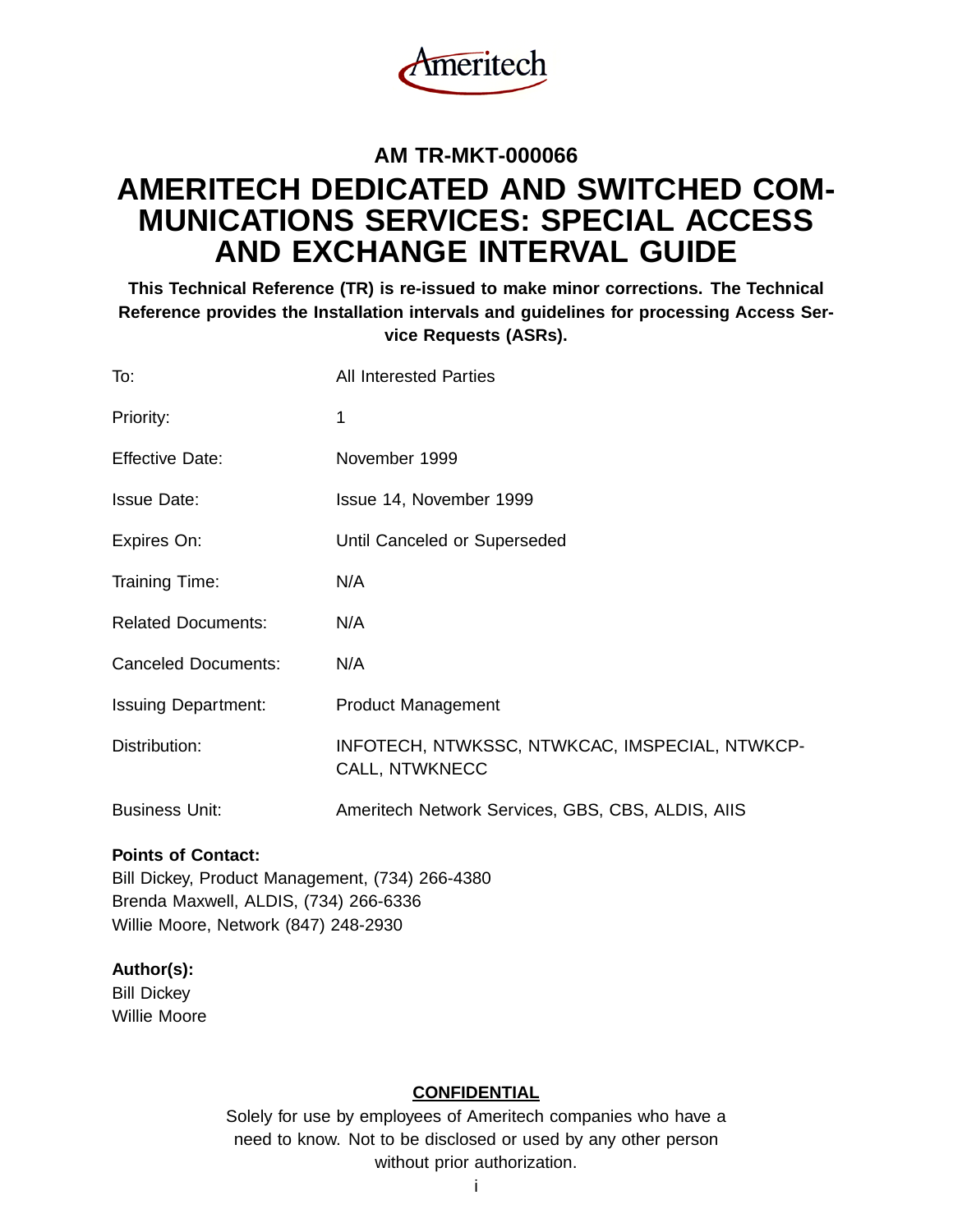**Table of Contents**

|         | <b>GENERAL</b> |                                               | 1              |
|---------|----------------|-----------------------------------------------|----------------|
| $1_{-}$ |                | AVERAGE OFFERED INSTALLATION INTERVALS        | 1              |
|         | 1.1.           | Expedites of Installation Interval            | $\overline{2}$ |
| 2.      |                | PRODUCT DESCRIPTION                           | $\overline{2}$ |
|         | 2.1.           | <b>DEDICATED COMMUNICATIONS SERVICE</b>       | $\overline{2}$ |
|         | 2.2.           | SWITCHED ACCESS                               | 2              |
|         | 2.3.           | AMERITECH PACKET SWITCHING                    | 3              |
|         | 2.4.           | AMERITECH INTERCONNECTION SERVICES            | 3              |
|         | 2.5.           | <b>END OFFICE INTEGRATION</b>                 | 3              |
| 3.      |                | NEGOTIATED INTERVALS/PROJECTS                 | $\overline{4}$ |
| 4.      |                | <b>TARGETING</b>                              | $\overline{4}$ |
| 5.      |                | <b>APPLICATION DATE</b>                       | 5              |
| 6.      |                | FIRM ORDER CONFIRMATION                       | 5              |
| 7.      |                | CONFIRMING DESIGN LAYOUT REPORT DATE (CDLRD)  | $\overline{7}$ |
| 8.      |                | <b>DISCONNECTS</b>                            | $\overline{7}$ |
| 9.      |                | <b>INSTALLATION INTERVALS</b>                 | $\overline{7}$ |
|         | 9.1.           | <b>SPECIAL ACCESS</b>                         | $\overline{7}$ |
|         |                | 9.2. SWITCHED ACCESS*                         | 13             |
|         |                | 9.3. AMERITECH PACKET SWITCHED NETWORK (APSN) | 14             |
|         | 9.4.           | AMERITECH INTERCONNECTION                     | 15             |

# **TECHNICAL REFERENCE NOTICE**

This Technical Reference provides the intervals and guidelines for processing Access Service Requests (ASRs) for Ameritech operating companies (AOCs) as referenced in the FCC 2 Interstate Access Tariff Section 5.5. The intervals also apply to all products found in State Access and Local Exchange tariffs.

Ameritech reserves the right to revise this document for any reason including, but not limited to, conformity with standards promulgated by various agencies, utilization of advances in the state of the technical arts, or the reflection of changes in the design of any equipment, techniques or procedures described or referred to herein.

### **CONFIDENTIAL**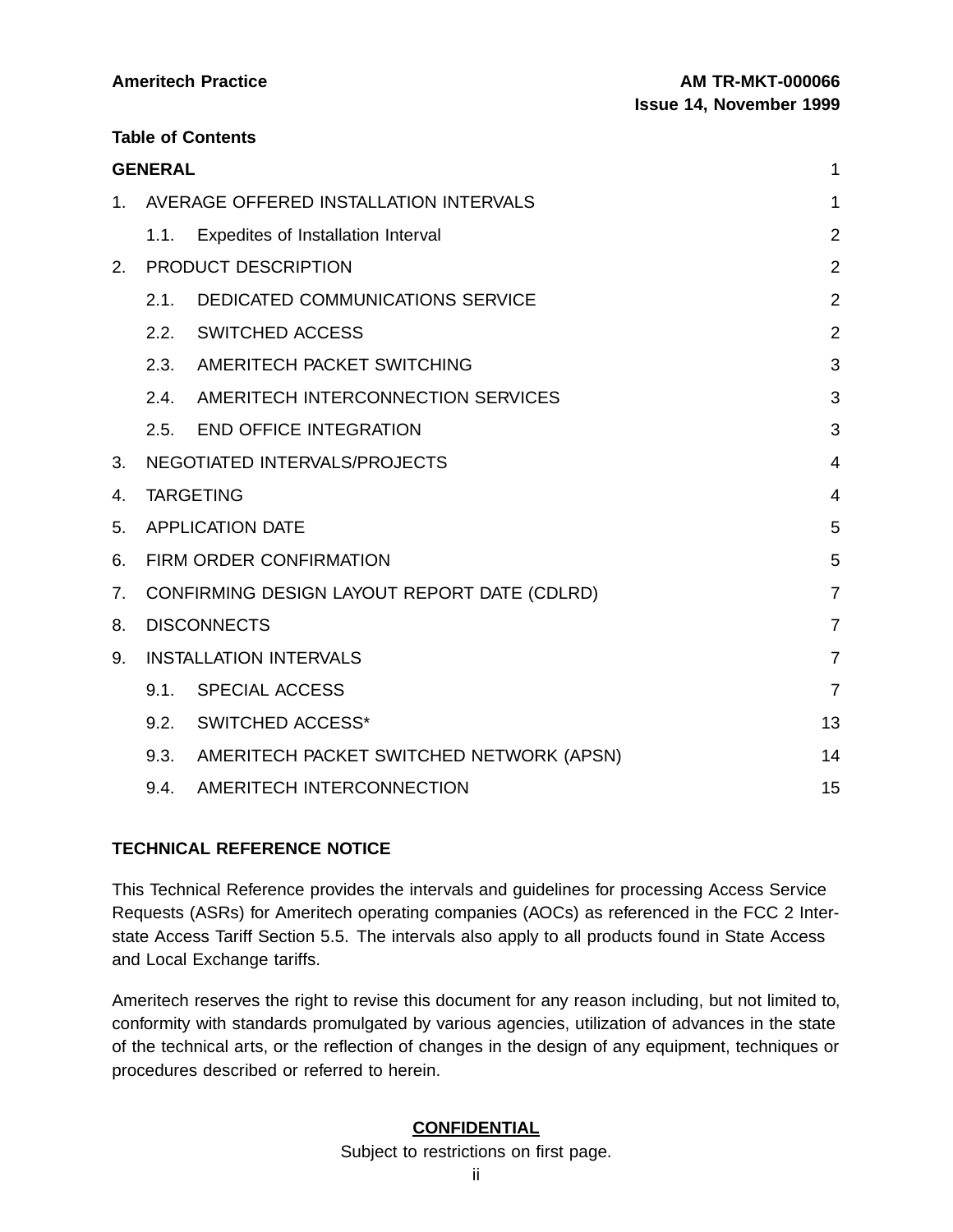# **AMERITECH MAKES NO REPRESENTATION OR WARRANTY, EXPRESS OR IMPLIED, WITH RESPECT TO THE SUFFICIENCY, ACCURACY, OR UTILITY OF ANY INFORMATION OR OPINION CONTAINED HEREIN. AMERITECH EXPRESSLY ADVISES THAT ANY USE OF OR RELIANCE UPON THIS TECHNICAL REFERENCE IS AT THE RISK OF THE USER AND THAT AMERITECH SHALL NOT BE LIABLE FOR ANY DAMAGE OR INJURY IN-CURRED BY ANY PERSON ARISING OUT OF THE SUFFICIENCY, ACCURACY, OR UTILITY OF ANY INFORMATION OR OPINION CONTAINED HEREIN.**

This document is not to be construed as a suggestion to any manufacturer to modify or change any of its products, nor does this document represent any commitment by Ameritech, to purchase any product whether or not it provides the described characteristics.

Ameritech does not recommend products, and nothing contained herein is intended as a commendation of any product to anyone.

Nothing contained herein shall be construed as conferring by implication, estoppel, or otherwise any license or right under any patent, whether or not the use of any information herein necessarily employs an invention of any existing or later issued patent.

Ameritech reserves the right not to offer any or all of these services and to withdraw any or all of them at any future time.

With respect to services offered pursuant to tariff, however, the terms and conditions of the service offering are determined by the tariff itself and applicable laws and regulations.

For further information, contact:

Ameritech Procurement Services

Information Management

Location 3A71D

2000 West Ameritech Center Drive

Hoffman Estates, IL 60196-1025

Copyright © 1991 - 1998 by **Ameritech Corporation**

All Rights Reserved

This document cannot be reproduced without

\_\_\_\_\_\_\_\_\_\_\_\_\_\_\_\_\_\_\_\_\_\_\_\_\_\_\_\_\_\_\_\_\_\_\_

### **CONFIDENTIAL**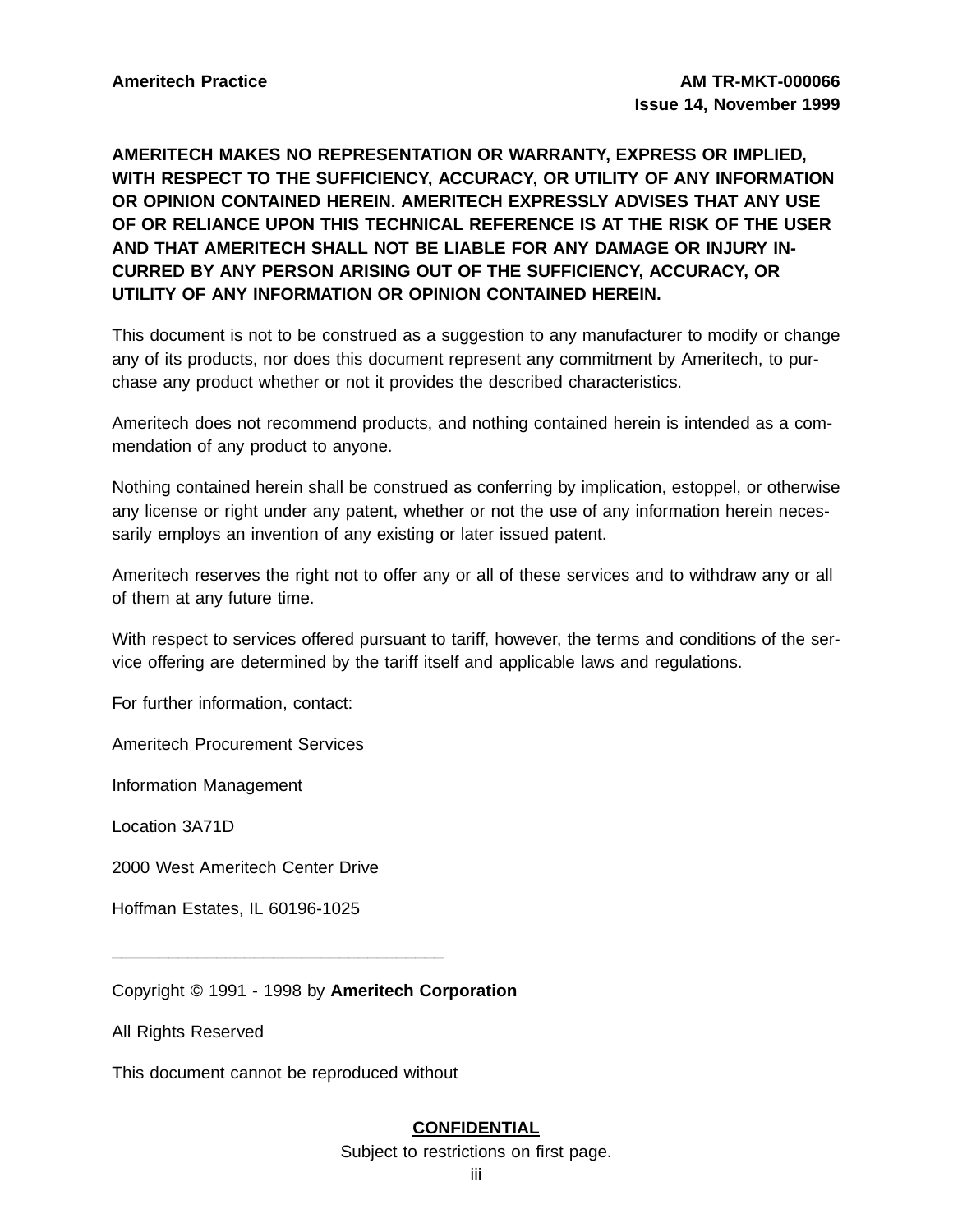the express permission of Ameritech. Any reproduction without authorization is an infringement of Ameritech copyright.

### **CONFIDENTIAL**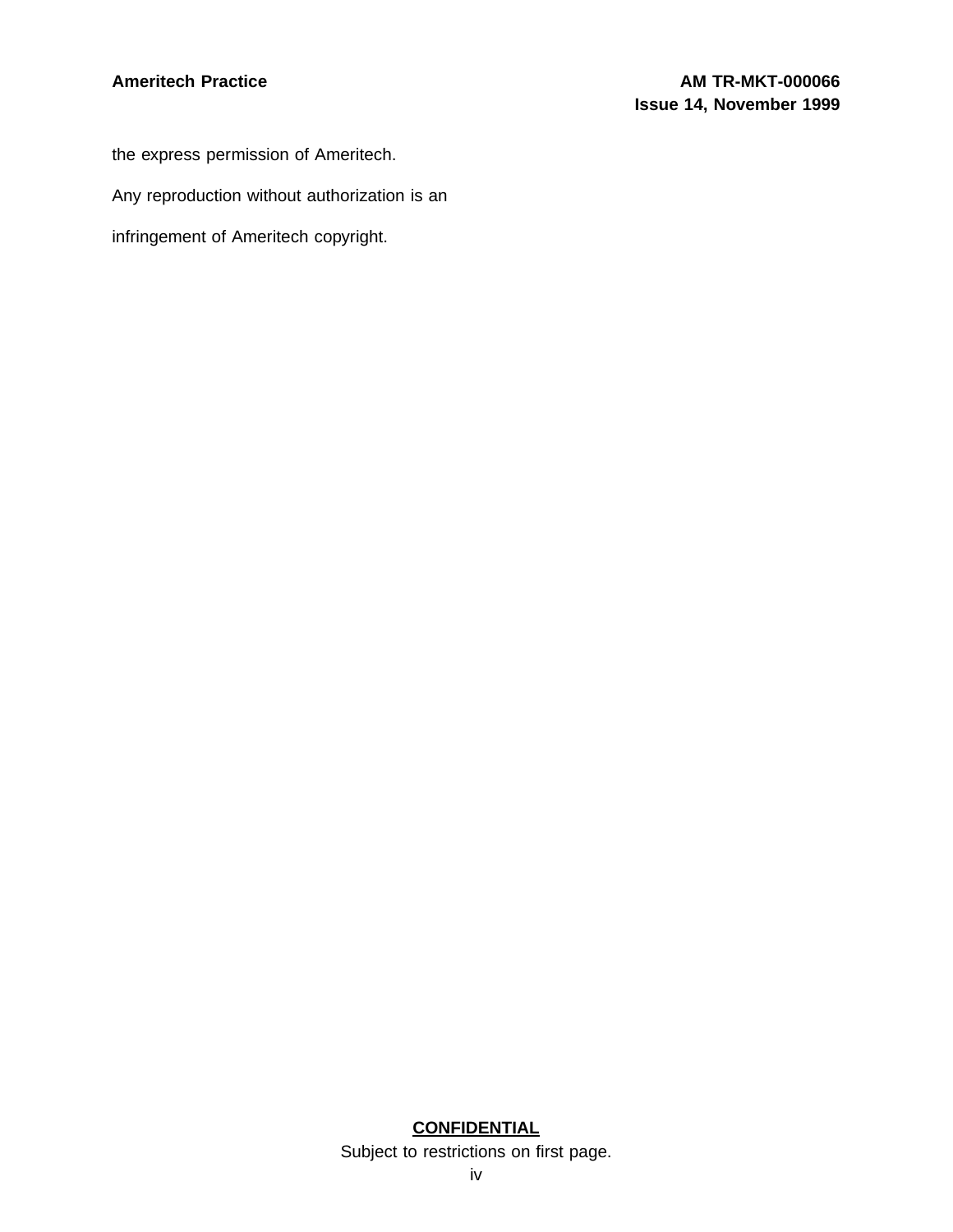### **GENERAL**

This document provides the intervals and guidelines for processing Access Service Requests (ASRs) for Ameritech operating companies (AOCs) as referenced in the FCC 2 Interstate Access Tariff Section 5.5. The intervals also apply to all products found in State Access and Local Exchange tariffs. It is for use by all customers ordering Ameritech Interconnection, Dedicated, and Switched Communications services, Special Access and Exchange. It is effective as of August 10, 1999. The following are general guidelines:

- The interval for any service or service quantities not included in the intervals outlined in this document must be negotiated.
- The intervals listed will apply to all customer ASRs for service to the same location with common facility type, interface group, and/or Feature Group that carry the same Desired Due Date.
- All intervals listed in the Interval Guide pertain to business days.
- The customer must be available and the site must be accessible for testing in order for the due date to be met.
- In the event of an act of God, such as earthquake, fire, flood, tornado, etc., or a labor dispute that results in a union-authorized work stoppage, the intervals published will not apply.

It should be recognized that unusual service requests may occasionally result in heavy work load peaks requiring AOC schedule adjustments. The AOCs will incorporate all Access Service Requests into work schedules on an equal basis, and will not unilaterally limit the number of orders for any customer in a given locality per day. All customers are invited and encouraged to partner with the appropriate AOC in a joint planning effort to ensure the prompt completion of service requests.

# **1. AVERAGE OFFERED INSTALLATION INTERVALS**

Effective July 1, 1998, Ameritech will endeavor to meet a regional average offered installation interval of 12 business days for DS0 Special Access Services and of 9 business days for Nonchannelized DS1 Special Access Services (FCC 2, Sec. 7.4.16). An "offered interval" means the interval offered by Ameritech to a customer in situations where the customer requests the earliest available installation date.

The average offered interval will be calculated for each service as follows: Ameritech will track daily offered installation intervals for each of the 29 dispatch areas in the Company's five-state

# **CONFIDENTIAL**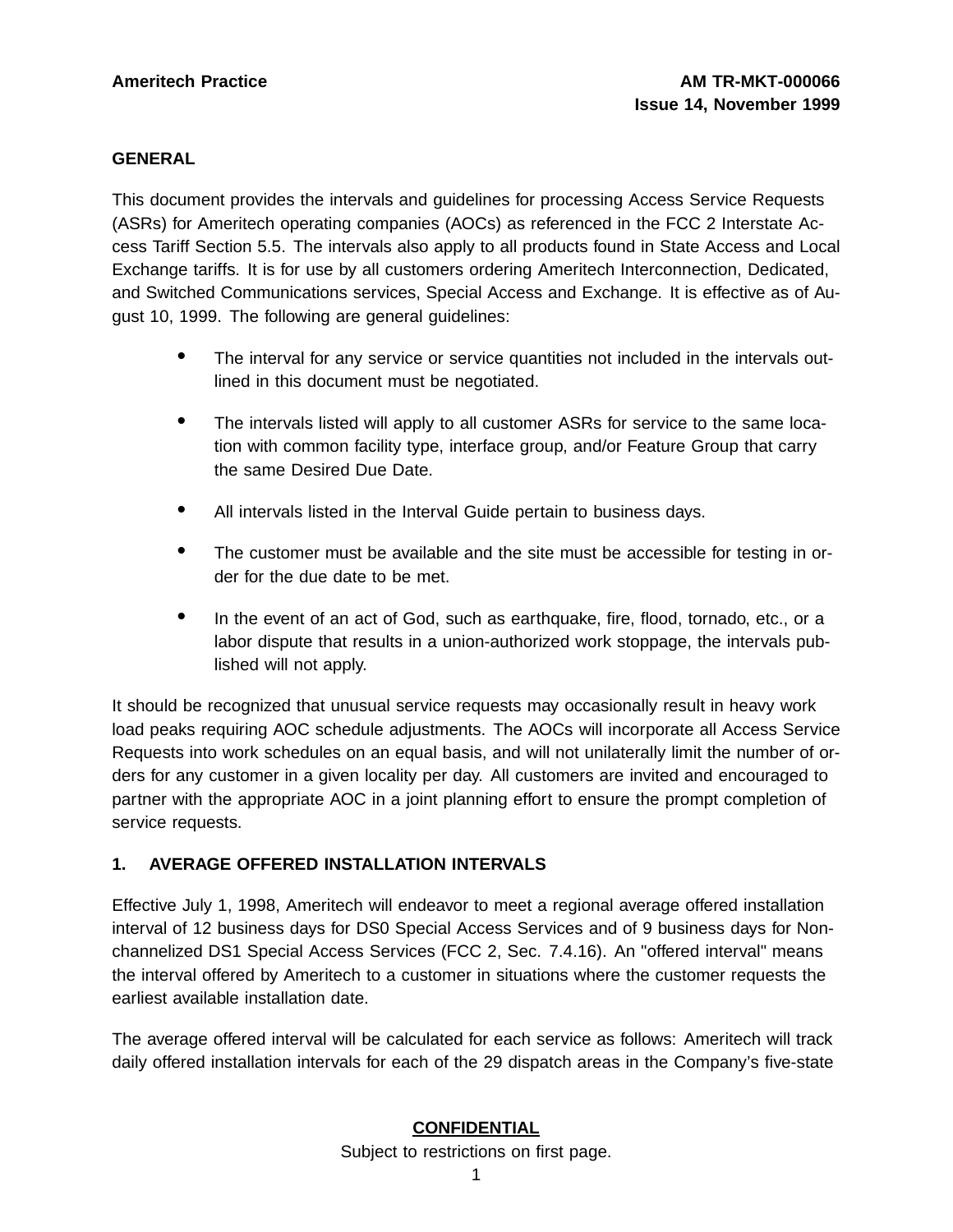region. The monthly interval for each dispatch area will then be determined by adding the daily intervals and dividing the total by the number of business days in the month. The regional number is the average of the dispatch area numbers.

The above average offered installation interval of 12 days for DS0 and 9 days for Nonchannelized DS1 will not apply to DS0 and DS1 orders where the installation date is negotiated between Ameritech and the customer. Refer to Section 3 NEGOTIATED INTERVALS/PRO-JECTS of this document for a description of negotiated intervals.

### **1.1. Expedites of Installation Interval**

An expedited service interval date may be considered only if the normal interval would be considered detrimental to the Public's Health, Safety, or Welfare. (Example: request involving 911 service or for required hospital services, etc.).

Ameritech utilizes a system for checking the availability of technicians for service due dates. This system allows for fluctuations in the volume of customer service requests and can balance the amount of work scheduled with the number of available technicians. This ensures against over-scheduling of work and missed service appointments.

### **2. PRODUCT DESCRIPTION**

# **2.1. DEDICATED COMMUNICATIONS SERVICE**

Dedicated Communications service provides a dedicated point-to-point transmission path to connect customer-designated premises. Additionally, circuits can also be routed through a telephone company hub where multiplexing, bridging or cross-connection functions are performed. Optional features, available on Dedicated Communications service, customize the service to meet customer needs.

Dedicated Communications service types include Direct Analog service for voice-grade connections, Direct Digital service for 2.4-56 Kbps digital data, Ameritech Base Rate for 2.4-64 Kbps, Ameritech (DS1) operating at 1.544 Mbps, Ameritech 128, 256, and 384 operating at 128, 256, and 384 Kbps respectively, Ameritech (DS3) operating at 44.736 Mbps, Ameritech (OCN) operating at 155.52, 622.08, 2488.32 Mbps respectively, SONET Xpress, Protect Path and other specialized service arrangements. Ameritech Dedicated Communications services are transported on a high-quality network that utilizes state-of-the-art digital and fiber technologies.

### **2.2. SWITCHED ACCESS**

Switched Access services provide a two-point electrical communications path between a customer's premises and an end user's premises using common terminating, switching and trunking facilities.

# **CONFIDENTIAL**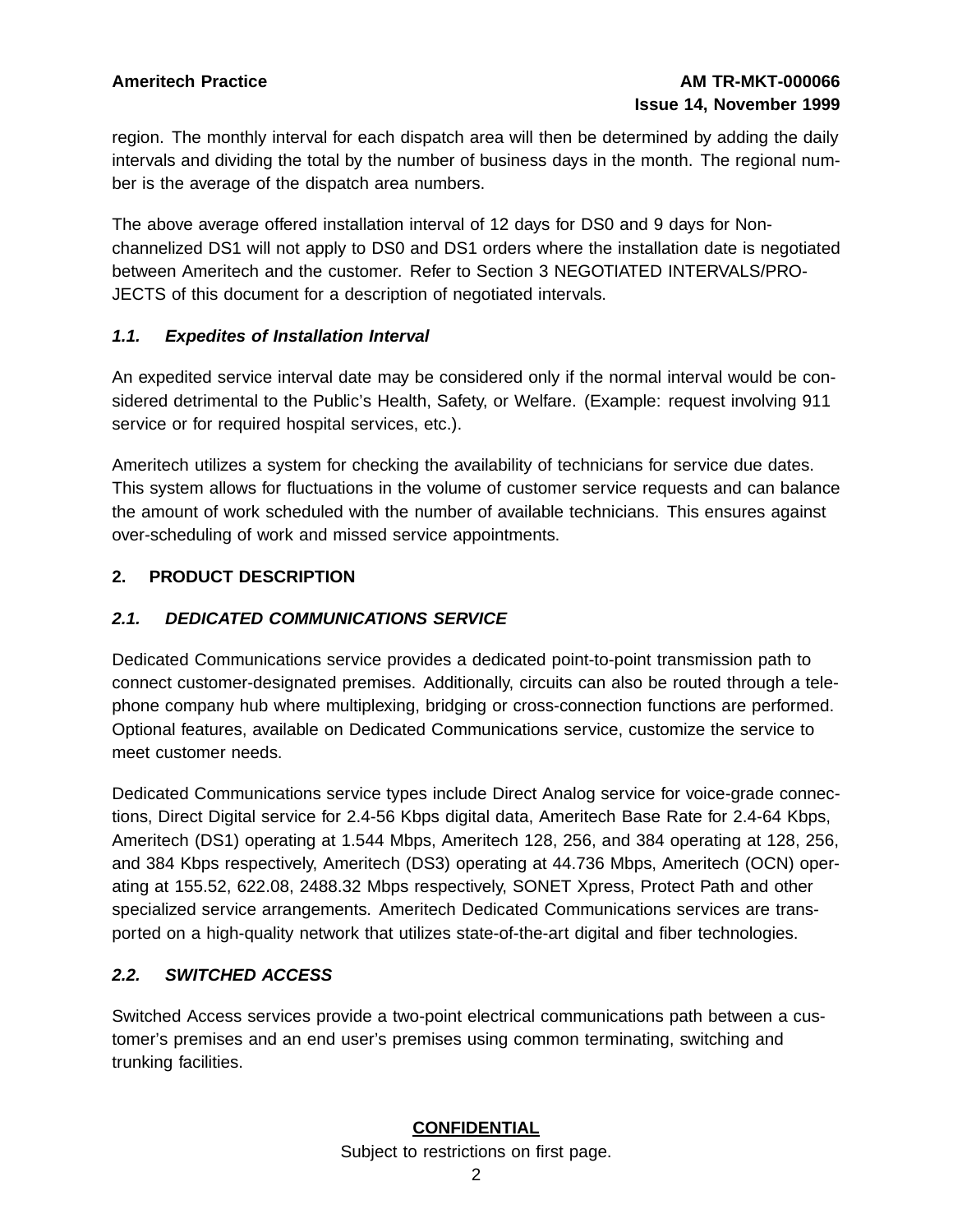Switched Access service provides for the ability to originate calls from an end user's premises to a customer's premises, and to terminate calls from a customer's premises to an end user's premises in the LATA where it is provided. Switched Access service is provided in four service categories of standard and optional features called Feature Groups.

### **2.3. AMERITECH PACKET SWITCHING**

Packet Switching is a data transport service designed for high-volume, short-duration, and bursty data traffic. Messages are broken into small segments or packets. Each packet contains the address of its destination along with central information and error checking codes. Originating packets are routed through the packet switch to its destination via the most appropriate path. Once the packets reach their destination, they are reassembled into their original message.

The Ameritech Packet Switching Network uses a shared network rather than a physical connection, because these connections are virtual, not physical. The network can take advantage of idle time and interweave the messages at very high speeds.

### **2.4. AMERITECH INTERCONNECTION SERVICES**

Ameritech Interconnection Services are comprised of four (4) services: Ameritech Central Office Interconnection (ACOI), Ameritech Microwave Interconnection Service (AMIS), Ameritech Virtual Optical Interconnection Service (AVOIS) and Electrical Cross-Connection Service (ECCS). These services provide for a physical or virtual (inside or outside of Telephone Company Central Office) connection to certain Telephone Company provided Special Access services via the Electrical Cross-Connection Service (ECCS).

# **2.5. END OFFICE INTEGRATION**

End Office Integration (EOI) is a specialized form of interconnection intended solely for the purpose of integrating end offices of CoCarriers into Ameritech's public switched network. Ameritech offers EOI under the access tariff and all connections will take one of two forms:

- 1. Ameritech can furnish the facility linking the network under its access tariff. In such instances, FGD interval guidelines will apply.
- 2. The CoCarrier or other provider can also provide the facility, in which case it will utilize a virtual collocation arrangement for enhanced switched access interconnection as authorized in the Ameritech access tariffs. In such instances, AVOIS interval guidelines will apply.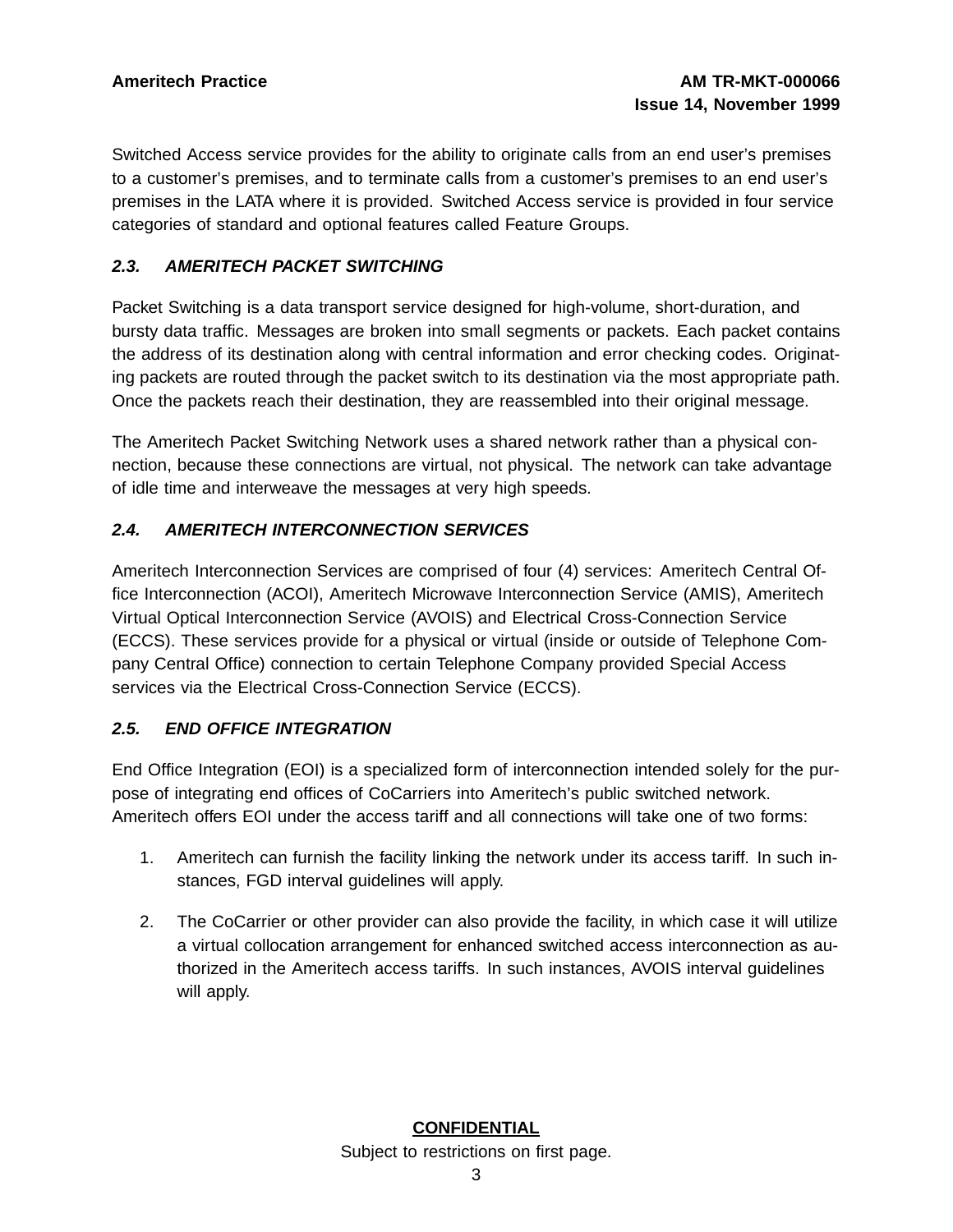### **3. NEGOTIATED INTERVALS/PROJECTS**

The AOC will negotiate a service date interval with the customer when any of the following occur:

- There is no standard or average offered interval for the service
- Facilities are not available to provide the service requested
- Circuit quantities requested exceed those covered by standard or average offered intervals

"Facilities not available" is defined as either the facility or electronics are not in place at the time the AOC receives the ASR from the customer.

Regardless of how many separate orders are submitted, if more than standard numbers of facilities for the same location or end office are involved, the interval will be considered as negotiable, even though the separate orders reflect quantities that otherwise qualify for standard or average offered intervals. The intent is to look at the entire set of orders and to negotiate with the customer the dates and quantity of facilities to be installed on each date. In cases where a customer requests more than standard numbers of facilities for different locations, interval dates will be negotiated also.

Negotiated intervals, as well as specialized customer requirements, may require Project Status on certain ASRs. Use of the project field is further outlined in Access Service Request (ASR) Form Preparation Guide (Bellcore Practice BR 471-050-0001). This use is subject to AOC negotiation. It is important that there be initial and periodic discussions regarding projects which should lead to the establishment of workable intervals useful to both parties for planning purposes, i.e., a threshold should be established mutually for weekly and/or monthly load leveling. Customers may consult with their Account Representative for further direction on project work.

In situations where negotiated intervals are required, the AOC will offer a service date based on the type and quantity of services requested.

### **4. TARGETING**

Ameritech has established a program whereby selected building locations may receive shorter intervals. Refer to the addendum for a list of the specific target buildings. Target buildings represent building locations where Ameritech has facilities available that facilitate quicker installation of targeted service(s). Both ends of a circuit must reside in a target building location to receive target building status, i.e., shorter intervals. Refer to Section 9 INSTALLATION INTER-VALS of this document for applicable service(s).

# **CONFIDENTIAL**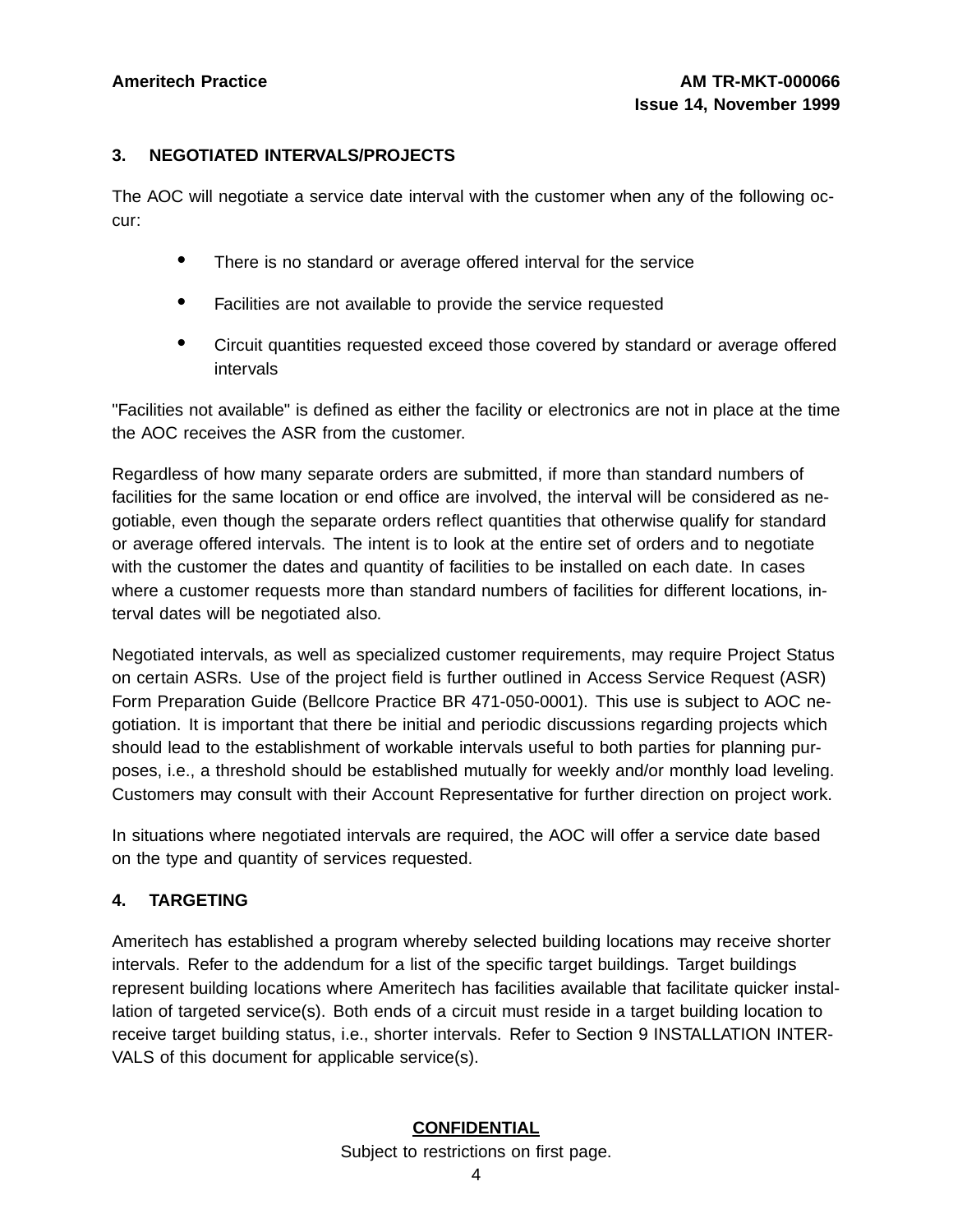### **5. APPLICATION DATE**

The interval process begins upon the receipt of an ASR by the Interexchange Customer Service Center (ICSC). Prior to confirming the ASR with a firm interval to the customer, the ICSC must perform the following activities:

- Determine if the ASR contains all of the required information for processing.
- If the ASR needs to be modified, contact the customer to determine if <sup>a</sup> verbal correction can be made or if a supplemental ASR is necessary.

Processing will begin when the ICSC has a complete and accurate ASR from the customer. The Application Date (APP) applies to orders received prior to 3:00 p.m. on the day of receipt. On orders received after 3:00 p.m., the APP date is the following business day.

For Ameritech Interconnection Services, the interval process requires two steps:

### **Step 1:**

Receipt of one of the following applications:

- Ameritech Microwave Interconnection Service Application/Order Form
- Ameritech Virtual Optical Interconnection Service Application/Order Form

### **Step 2:**

• The customer must provide a signed letter of election, indicating their intention to proceed with the installation.

# **6. FIRM ORDER CONFIRMATION**

The AOCs will provide the customer with a Firm Order Confirmation (FOC) within the time frames listed below. The FOC process will be included in the overall average offered interval for the service. The FOC will be issued to the customer verbally (Broadcast Services), electronically or manually. It will include pertinent information relating to the customer's order, e.g., AOC circuit number and AOC order number, plus the following critical dates:

- Application Date (APP) The day the ICSC has all the necessary information available to issue the service order.
- Design Layout Report Date (DLRD) The date that the DLR will be issued to the customer for applicable services. When the customer wants to review the DLR,

# **CONFIDENTIAL**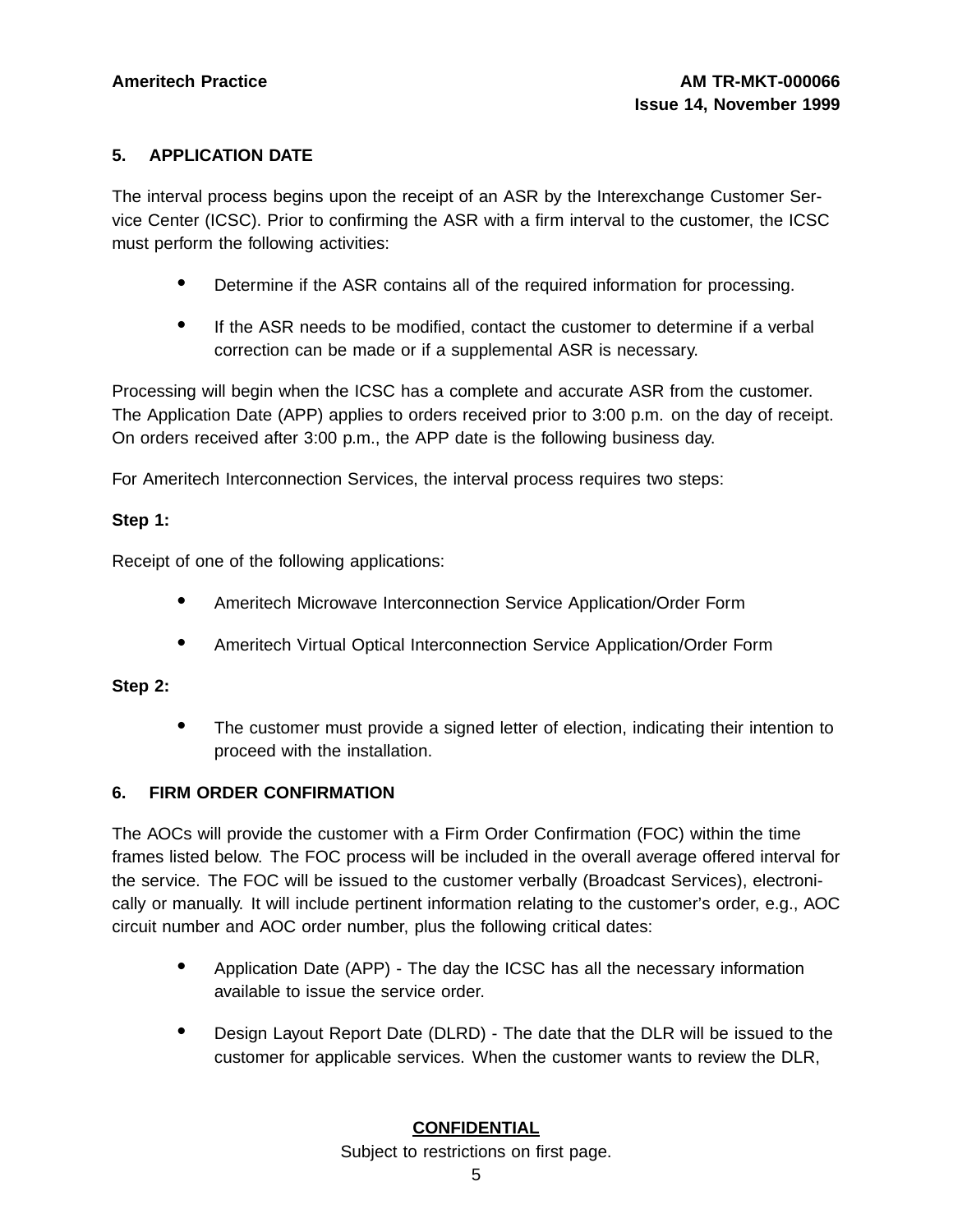additional days will be added to the Standard Interval, depending on the customer's response time after receipt of the DLR.

- Plant Test Date (PTD) The date the AOC will perform testing with the customer.
- Date Due (DD) The date the AOC will provide the access service requested by the IC.

Upon receipt of a complete and accurate ASR, the AOCs will release the FOC to the customer within the following schedule (one day is defined as 24 hours):

| Two-Point Metallic, Telegraph Grade and Direct Analog Service   | 1 day    |
|-----------------------------------------------------------------|----------|
| (including Design Dedicated Access Lines) 1-12 Circuits         |          |
| Non-Design Dedicated Access Lines                               | 1 day    |
| Multi-Point Metallic, Telegraph Grade and Direct Analog Service | 1 day    |
| Ameritech Base Rate 2.3, 4.8, 9.6, 19.2 and 56, 64 Kbps         | 1 day    |
| Direct Digital Service (DDS) 2.3, 4.8, 9.6 and 56 Kbps          | 1 day    |
| Ameritech DS1, 128, 256 and 384 (Span in Place)                 | 1 day    |
| Ameritech DS1, 128, 256 and 384 (No Span in Place)              | 1 day    |
| <b>Ameritech DS3</b>                                            | 3 days   |
| Feature Group A                                                 | 1 day    |
| Feature Group B, C, and D                                       | 5 days   |
| <b>Disconnects</b>                                              |          |
| <b>Special Access</b>                                           | 1 day    |
| Feature Group A                                                 | 1 day    |
| Feature Group B, C, D                                           | 3 days   |
| <b>Packet Switched Network</b>                                  |          |
| Analog Access                                                   | 1 day    |
| <b>Digital Access</b>                                           | 1 day    |
| Interconnection                                                 | 2 days * |

**\*** This confirms that we have received the Application and can meet the request for service. This does not include the due date, which will be negotiated.

# **CONFIDENTIAL**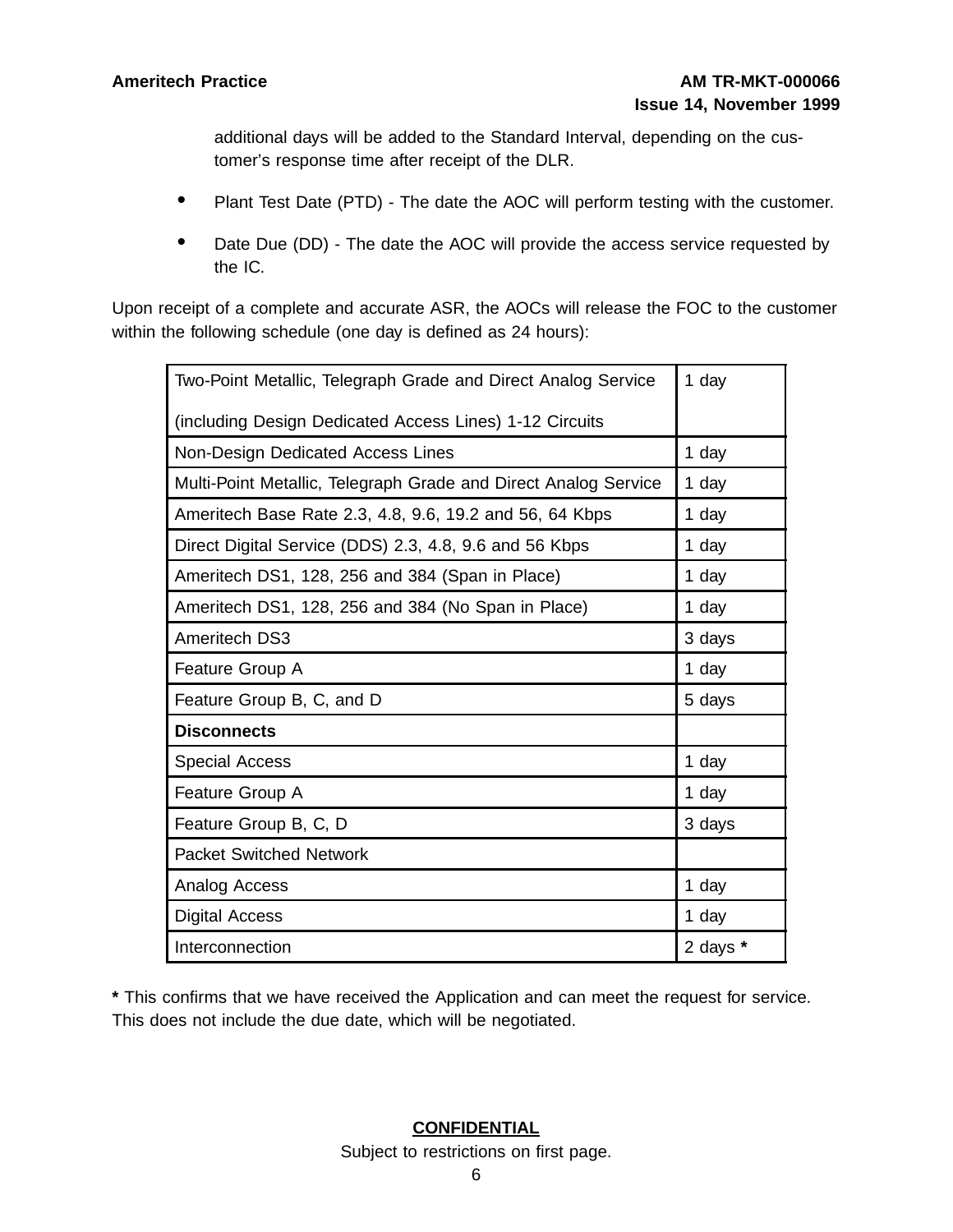### **7. CONFIRMING DESIGN LAYOUT REPORT DATE (CDLRD)**

The Confirming Design Layout Report Date is the date the Design Layout Report (DLR) is to be confirmed by the customer. The customer controls the period between the Design Layout Report Date and the Confirming Design Layout Report Date. This period is limited to a maximum of 10 days. When the customer wants to review the DLR, additional days will be added to the average offered interval, depending on the customer's response time after receipt of the DLR.

### **8. DISCONNECTS**

If the customer requests a disconnect and wishes to stop billing immediately for a service, the AOC will establish an effective billing cease date no sooner than the date the ASR is received. This applies to all services except Dedicated Access Lines (WATS DALs).

Dedicated Access Lines will require a minimum of two days to disable service and stop billing after receipt of an ASR. Actual physical disconnect of services may or may not take place at the time the billing stops, but it will take place on or before the disconnect interval. The effective billing cease date and the expected physical disconnect will both be recorded on the Firm Order Confirmation.

### **9. INSTALLATION INTERVALS**

**(IN BUSINESS DAYS) \***

### **9.1. SPECIAL ACCESS**

### **A. Analog-Metallic and Telegraph Grade**

|                             | <b>APP-DLRD</b> | <b>DLRD-DD</b> | <b>INTERVAL</b> |
|-----------------------------|-----------------|----------------|-----------------|
| <b>Facilities Available</b> |                 |                |                 |
| Two-Point:                  |                 |                |                 |
| 1-12 Circuits               | 4               | 6              | 12 "Avg"        |
| 13+ Circuits                |                 |                | Neg./Project    |
| No Facilities Available     |                 |                |                 |
| Two-Point:                  |                 |                |                 |
| 1+ Circuit                  |                 |                | Neg./Projects   |
| <b>Facilities Available</b> |                 |                |                 |
| Multi-Point:                |                 |                |                 |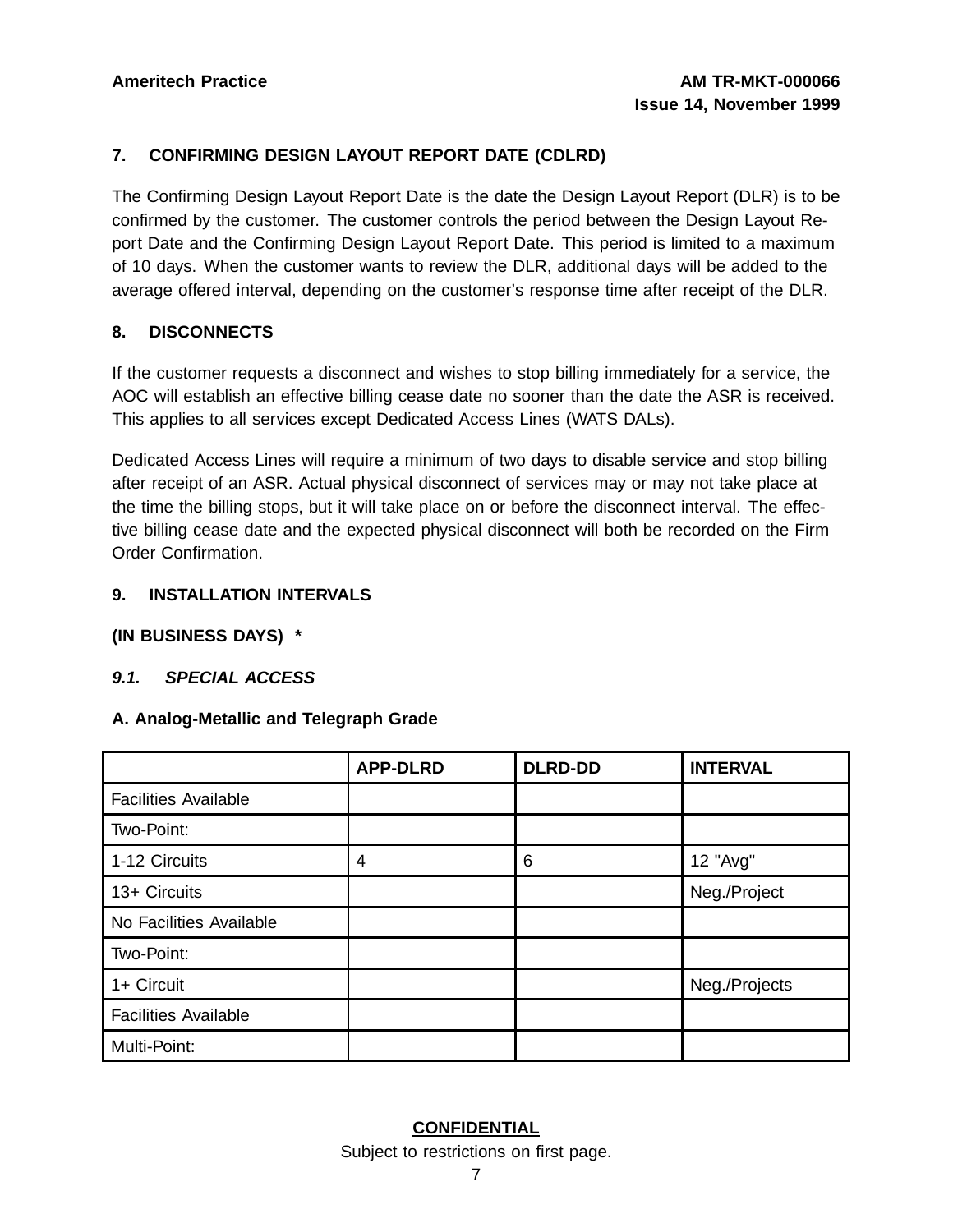| 3-6 Points              | 4 | 6 | 12 "Avg"      |
|-------------------------|---|---|---------------|
| 7+ Points               |   |   | Neg./Project  |
| No Facilities Available |   |   |               |
| Multi-Point:            |   |   |               |
| 1+ Circuit              |   |   | Neg./Projects |

# **B. Direct Analog Service**

|                                   | <b>APP-DLRD</b> | <b>DLRD-DD</b> | <b>INTERVAL</b> |
|-----------------------------------|-----------------|----------------|-----------------|
| <b>Facilities Available</b>       |                 |                |                 |
| Two-Point:                        |                 |                |                 |
| 1-6 Circuits                      | 4               | 6              | 12 "Avg"        |
| 7-12 Circuits                     | 4               | 6              | 12 "Avg"        |
| 13+ Circuits                      |                 |                | Neg./Project    |
| No Facilities Available           |                 |                |                 |
| 1+ Circuit                        |                 |                | Neg./Project    |
| <b>Facilities Available</b>       |                 |                |                 |
| Multi-Point:                      |                 |                |                 |
| 3-6 Points                        | 4               | 6              | 12 "Avg"        |
| 7+ Points                         |                 |                | Neg./Project    |
| No Facilities Available           |                 |                |                 |
| Multi-Point:                      |                 |                |                 |
| 1+ Circuit                        |                 |                | Neg./Project    |
| <b>Fiber Hub Cross-Connection</b> |                 |                |                 |
| 1 day                             | 1               | $\overline{0}$ | 1 "Std"         |
| 3 days                            | $\overline{2}$  | 1              | 3 "Std"         |

**\*** Average offered intervals are designated "Avg" and standard intervals are designated "std."

# **C. Program Audio and Video Services**

|                     | <b>APP-DLRD</b> | l DLRD-DD | <b>INTERVAL</b> |
|---------------------|-----------------|-----------|-----------------|
| <b>All Services</b> |                 |           | Neg./Project    |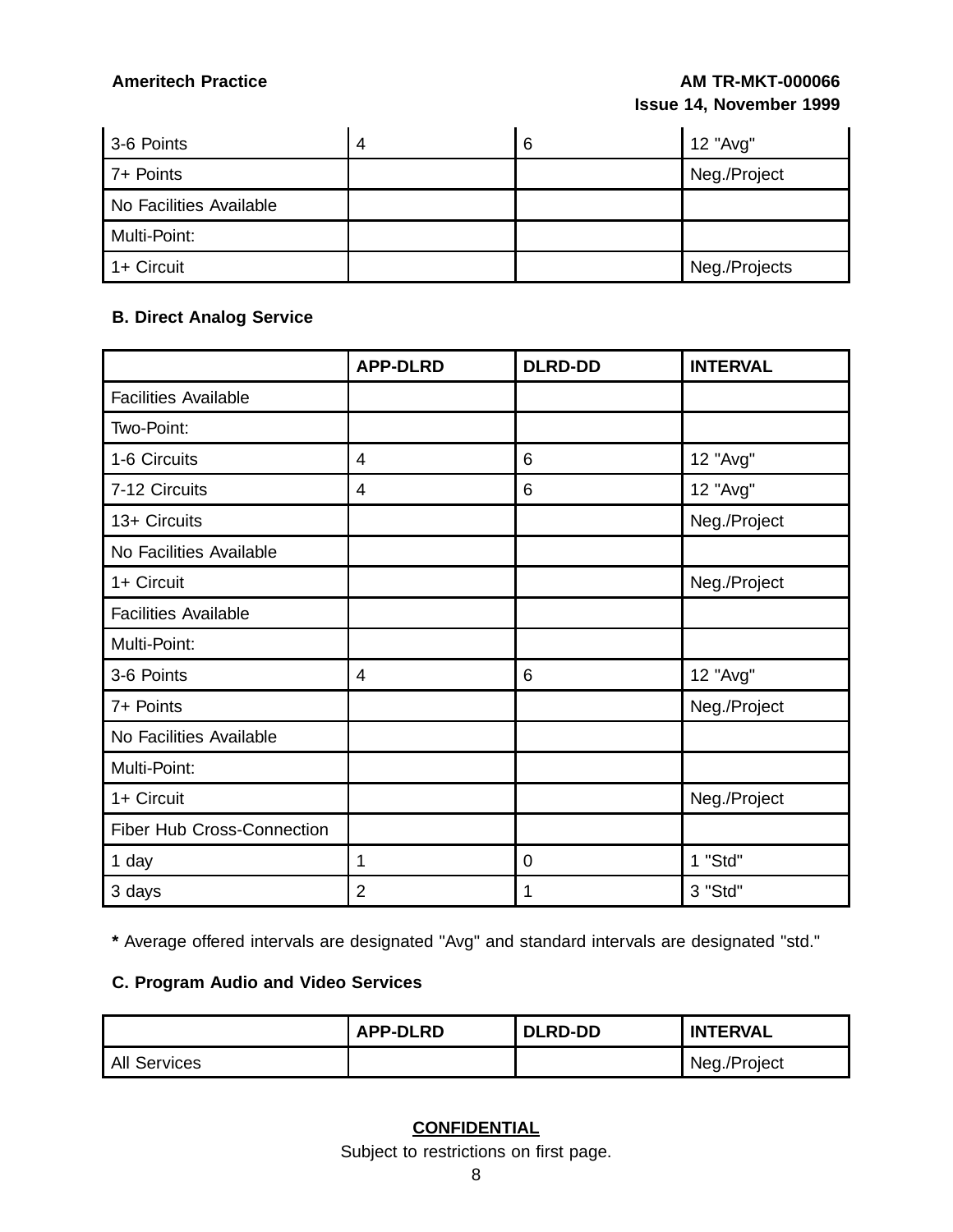### **D. Direct Digital Service (DDS) and Ameritech Base Rate**

|                                           | <b>APP-DLRD</b> | <b>DLRD-DD</b>   | <b>INTERVAL</b> |
|-------------------------------------------|-----------------|------------------|-----------------|
| <b>Facilities Available</b>               |                 |                  |                 |
| Two-Point:                                |                 |                  |                 |
| 2.4, 4.8, 9.6, * 19.2 Kbps                |                 |                  |                 |
| 1-8 Circuits                              | $\overline{4}$  | $6\phantom{1}6$  | 12 "Avg"        |
| 9+ Circuits                               |                 |                  | Neg./Project    |
| 56, * 64 Kbps                             |                 |                  |                 |
| 1-4 Circuits                              | $\overline{4}$  | 6                | 12 "Avg"        |
| 5+ Circuits                               |                 |                  | Neg./Project    |
| No Facilities Available                   |                 |                  |                 |
| All Speeds                                |                 |                  |                 |
| 1+ Circuits                               |                 |                  | Neg./Project    |
| <b>Facilities Available</b>               |                 |                  |                 |
| Multi-Point (Two-Point with<br>Bridging): |                 |                  |                 |
| 2.4, 4.8, 9.6, * 19.2 Kbps                |                 |                  |                 |
| 3-4 Points                                | $\overline{4}$  | 6                | 12 "Avg"        |
| 5+ Points                                 |                 |                  | Neg./Project    |
| 56, * 64 Kbps                             |                 |                  |                 |
| 3+ Points                                 |                 |                  | Neg./Project    |
| No Facilities Available                   |                 |                  |                 |
| All Speed                                 |                 |                  |                 |
| 1+ Circuit                                |                 |                  | Neg./Project    |
| Fiber Hub Cross-Connection *              |                 |                  |                 |
| 1 day                                     | 1               | $\boldsymbol{0}$ | 1 "Std"         |
| 3 days                                    | $\overline{2}$  | $\mathbf 1$      | 3 "Std"         |

**NOTE:** When adding a leg to any Direct Digital Service (DDS), the interval will be the same as that on DDS two-point.

# **CONFIDENTIAL**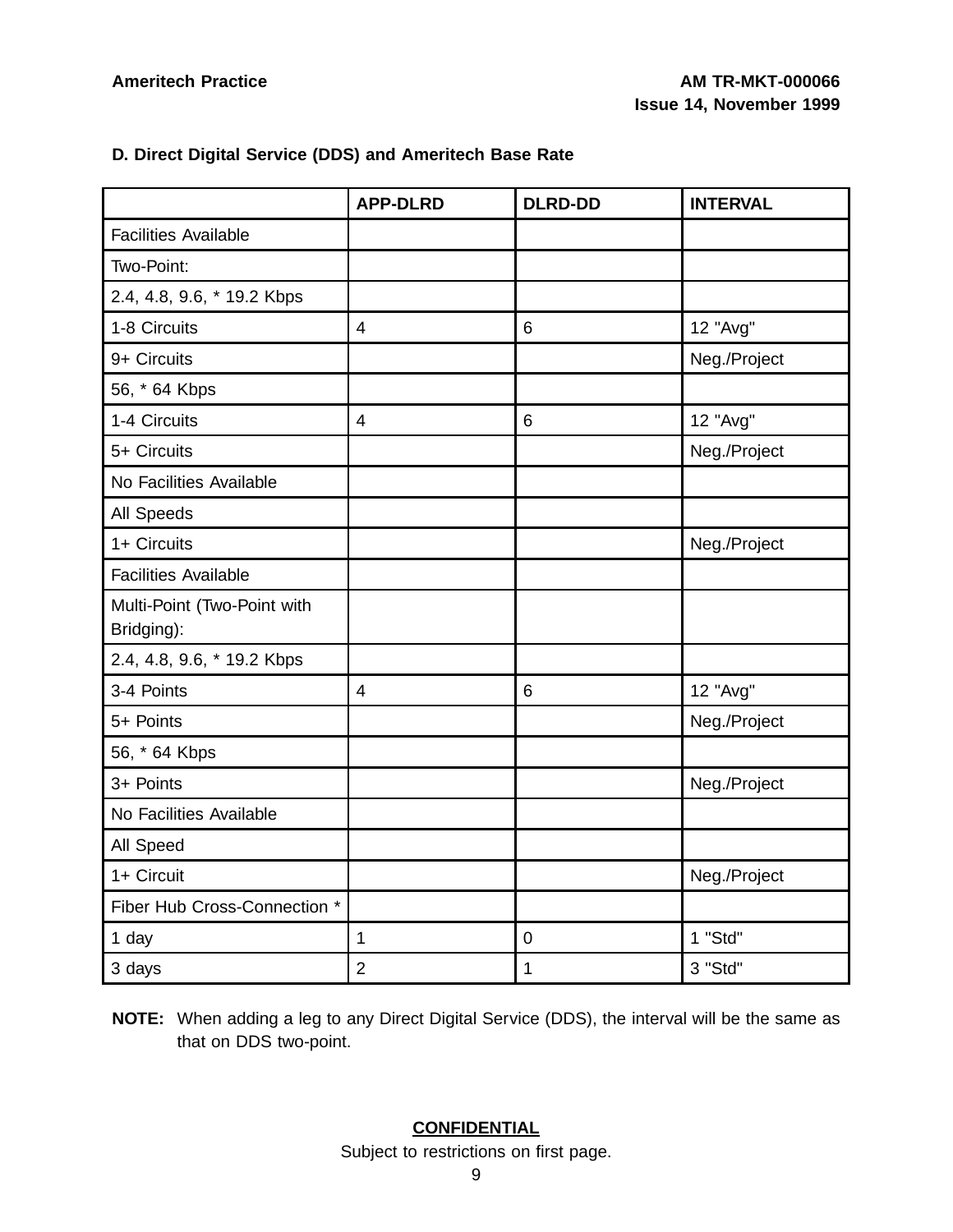(**\*** Where available on Ameritech Base Rate only)

### **E. DDS Hub through Connections**

|                 | <b>APP-DLRD</b> | <b>DLRD-DD</b> | <b>INTERVAL</b> |
|-----------------|-----------------|----------------|-----------------|
| 1 to 8 Circuits |                 | £              | 12 "Avg"        |

### **F. Ameritech DS1 and Protect Path DS1/Ameritech, 128, 256 and 384 Service**

|                             | <b>APP-DLRD</b> | <b>DLRD-DD</b> | <b>INTERVAL</b> |
|-----------------------------|-----------------|----------------|-----------------|
| Target Buildings:           |                 |                |                 |
| 1-4 Circuits                |                 | 4              | 5 "Std"         |
| 5+ Circuits                 |                 |                | Neg./Project    |
| Non-Target Buildings:       |                 |                |                 |
| <b>Facilities Available</b> |                 |                |                 |
| 1-4 Circuits                | 4               | 6              | 9 "Avg"         |
| 5+ Circuits                 |                 |                | Neg./Project    |
| No Facilities Available     |                 |                |                 |
| 1+ Circuit                  |                 |                | Neg./Project    |

- **NOTE:** Ameritech DS1 services ordered with the optional feature Clear Channel Conditioning are processed within the standard or average offered intervals if Clear Channel facilities are available. Availability of Clear Channel Conditioning is subject to tariff restrictions.
- **NOTE:** DS1s ordered for ISDN Prime, Centrex, Digital Trunking, Diversity, and SONET Xpress will have negotiated interval dates.
- **NOTE:** DS1 Multiplexer Cross Connects will have non-target building intervals. Protect Path non-channelized DS1 has target building intervals. Protect Path channelized DS1 has non-target building intervals.
- **G. Ameritech (DS3) and Protect Path DS3**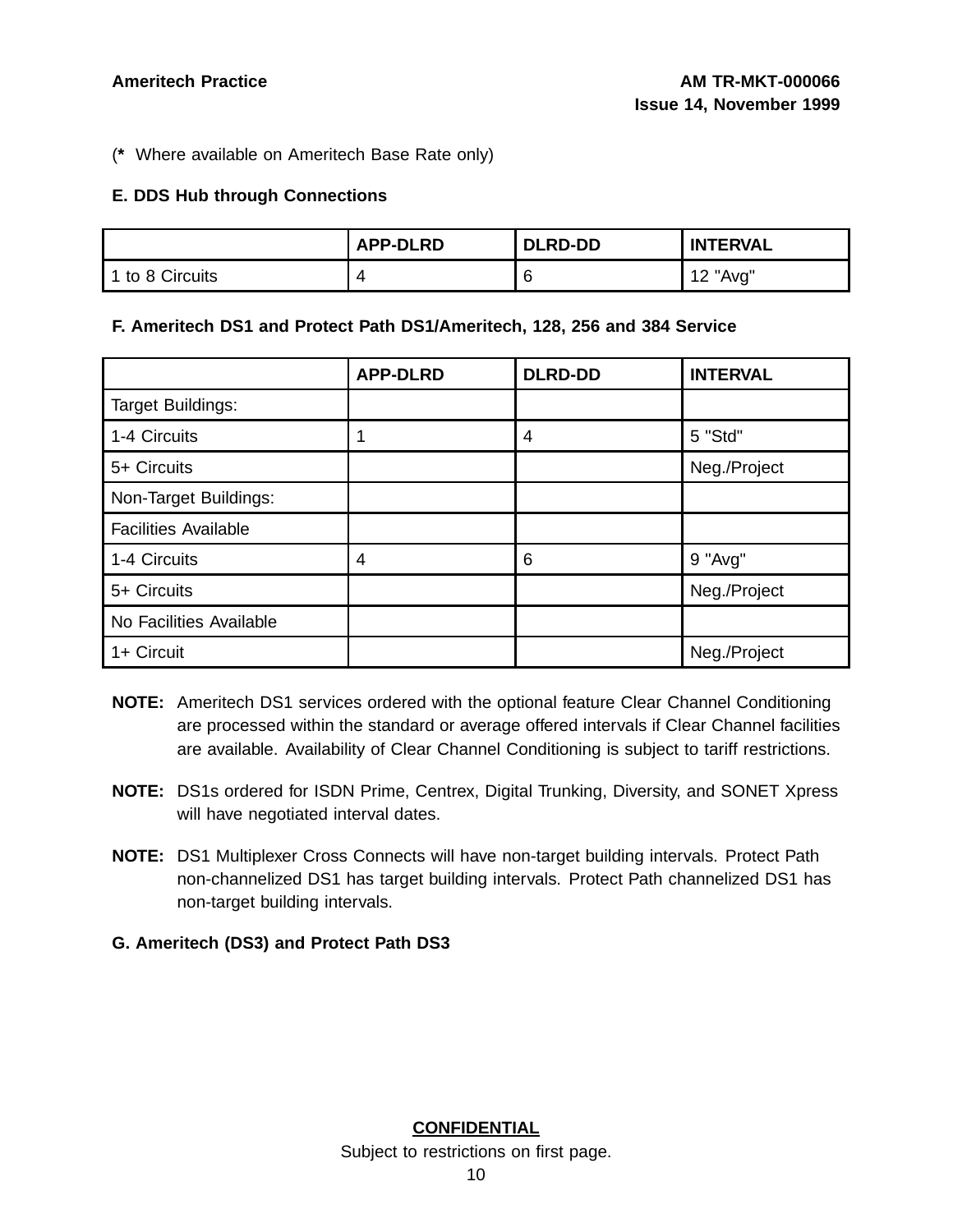|                                                                   | <b>APP-DLRD</b> | <b>DLRD-DD</b> | <b>INTERVAL</b> |
|-------------------------------------------------------------------|-----------------|----------------|-----------------|
| 1 Circuit (facilities available)                                  |                 |                | 15 days         |
| 2+ Circuits (or any circuit<br>quantity, no facilities available) |                 |                | Neg./Project    |

### **H. Ameritech (OC-N)**

|              | <b>APP-DLRD</b> | <b>DLRD-DD</b> | <b>INTERVAL</b> |
|--------------|-----------------|----------------|-----------------|
| $1+$ Circuit |                 |                | Neg./Project    |

### **I. SONET Xpress**

|            | <b>APP-DLRD</b> | <b>DLRD-DD</b> | <b>INTERVAL</b> |
|------------|-----------------|----------------|-----------------|
| 1+ Circuit |                 |                | Neg./Project    |

### **J. Dedicated Access Line (WATS DAL)**

|                                      | <b>APP-DLRD</b> | <b>DLRD-DD</b> | <b>INTERVAL</b> |
|--------------------------------------|-----------------|----------------|-----------------|
| Non-Designed, Same Central<br>Office |                 |                |                 |
| 1-13 Lines                           |                 |                | 12 "Avg"        |
| 14+ Lines                            |                 |                | Neg./Project    |
| Intercept/Referral                   |                 |                | 7 "Std"         |
| Designed                             |                 |                |                 |
| $1 - 12$                             | 4               | 6              | 12 "Avg"        |
| 13+ Lines                            |                 |                | Neg./Project    |
| Intercept/Referral                   |                 |                | 7 "Std"         |

**NOTE:** The Non-Designed, same Central Office interval applies if the DAL is within the WATS serving office, an NC code of SE is requested and DLR provisioning is waived by the customer. Should a customer desire a DLR, the intervals described under "Designed" apply.

**K. Unbundled Loops**

# **CONFIDENTIAL**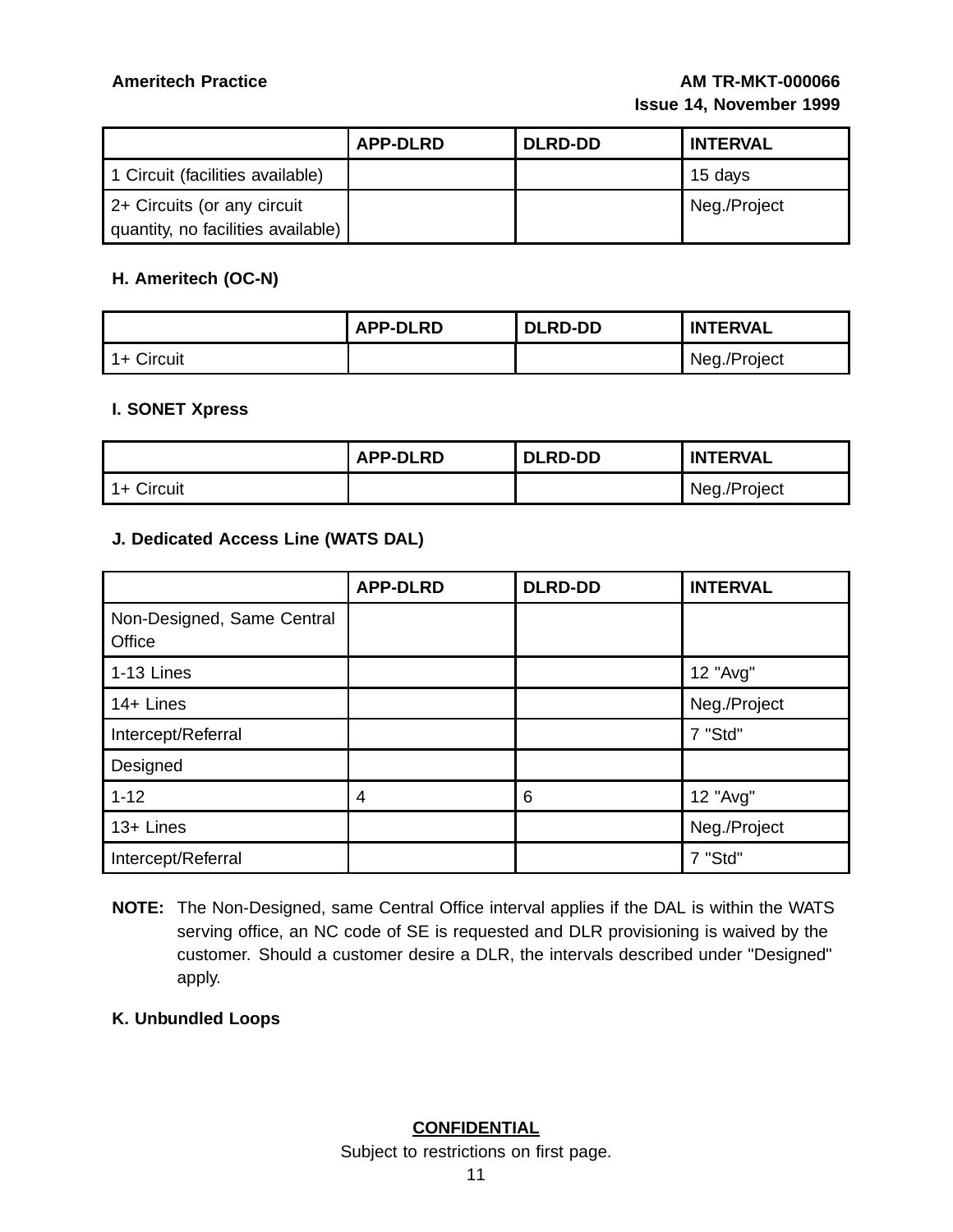|                 | <b>APP-DLRD</b> | <b>DLRD-DD</b> | <b>INTERVAL</b> |
|-----------------|-----------------|----------------|-----------------|
| DS <sub>1</sub> |                 |                |                 |
| 1-4 Circuits    | 3               | 4              | 7 "Std"         |
| 4+ Circuits     |                 |                | Neg./Project    |
| All Other       |                 |                |                 |
| 1-24 Circuits   | 3               | $\overline{2}$ | 5 "Std"         |
| 25-48 Circuits  | 3               | 3              | 6 "Std"         |
| 49-96 Circuits  | 3               | 4              | 7 "Std"         |
| 97+ Circuits    |                 |                | Neg./Project    |

# **L. Inside Moves (All Services), Same as New Service**

# **M. Disconnect (All Services)**

|               | <b>APP-DLRD</b> | <b>DLRD-DD</b> | <b>INTERVAL</b> |
|---------------|-----------------|----------------|-----------------|
| 1-24 Circuits |                 |                | 17 "Std"        |
| 25+ Circuits  |                 |                | Neg./Project    |

### **N. UNI and/or NNI**

|                                       | <b>APP-DLRD</b> | <b>DLRD-DD</b> | <b>INTERVAL</b> |
|---------------------------------------|-----------------|----------------|-----------------|
| <b>Facilities Available</b>           |                 |                |                 |
| 56, 64, 128, 256, 384 Kbps<br>and DS1 |                 |                |                 |
| 1-4 Circuits                          | 5               |                | 12 "Std"        |
| 5+ Circuits                           |                 |                | Neg./Project    |
| No Facilities Available               |                 |                |                 |
| $1 +$ Circuits                        |                 |                | Neg./Project    |

### **O. All Other Services**

|                           | <b>APP-DLRD</b> | <b>DLRD-DD</b> | <b>'INTERVAL</b> |
|---------------------------|-----------------|----------------|------------------|
| <b>All Other Services</b> |                 |                | Neg./Project     |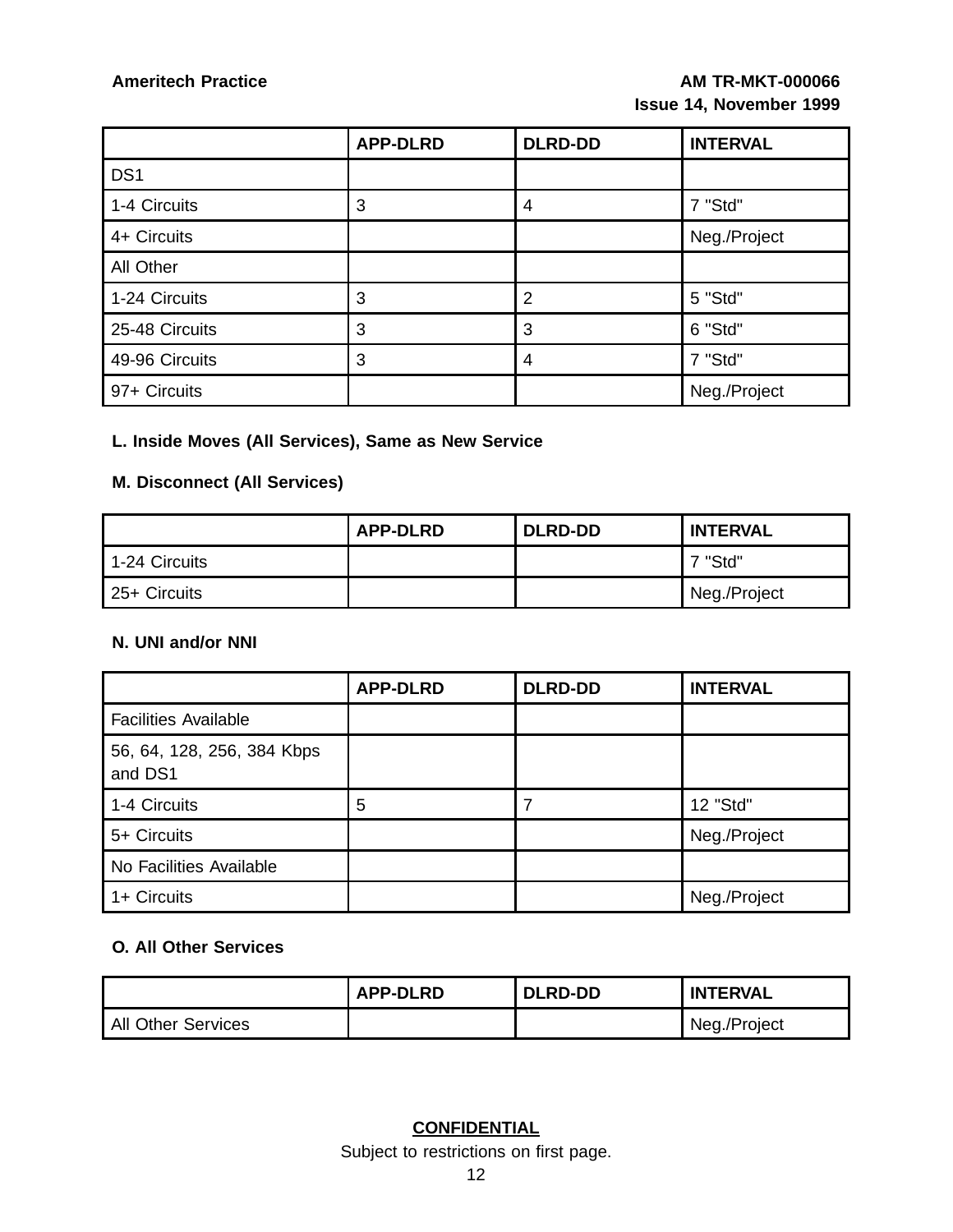### **9.2. SWITCHED ACCESS\***

### **A. Feature Group A**

|                    | <b>APP-DLRD</b> | <b>DLRD-DD</b> | <b>INTERVAL</b> |
|--------------------|-----------------|----------------|-----------------|
| 1-6 Lines          |                 | 4              | 8 "Std"         |
| <b>7-12 Lines</b>  | 5               | 5              | 10 "Std"        |
| 13+ Lines          |                 |                | Neg./Project    |
| Intercept/Referral |                 |                | 7 "Std"         |

### **B. Feature Groups B, C, D**

|                 | <b>APP-DLRD</b> | <b>DLRD-DD</b> | <b>INTERVAL</b> |
|-----------------|-----------------|----------------|-----------------|
| Analog          |                 |                |                 |
| 1-48 Trunks $*$ |                 |                | 14 "Std"        |
| 49+ Trunks      |                 |                | Neg./Project    |

Digital Feature Group D - New or Existing SS7, 64ccc, or MF to SS7 Conversions

|                            | <b>APP-DLRD</b> | <b>DLRD-DD</b> | <b>INTERVAL</b> |
|----------------------------|-----------------|----------------|-----------------|
| Trunk Groups:              |                 |                |                 |
| 1-48 Trunks $*$            |                 |                | 14 "Std"        |
| 49-96 Trunks *             |                 | 8              | 15 "Std"        |
| 97+ Trunks                 |                 |                | Neg./Project    |
| New Trunk Groups to Tandem |                 |                | Neg./Project    |

### **NOTES:**

- 1. Due dates must be negotiated for new tandem trunk groups to accommodate the required translation changes in the end offices subtending the tandem.
- 2. The standard intervals for digital service apply only when entrance facilities are in place from the IC to the serving wire center with spare capacity to activate carrier systems to meet demand.

# **CONFIDENTIAL**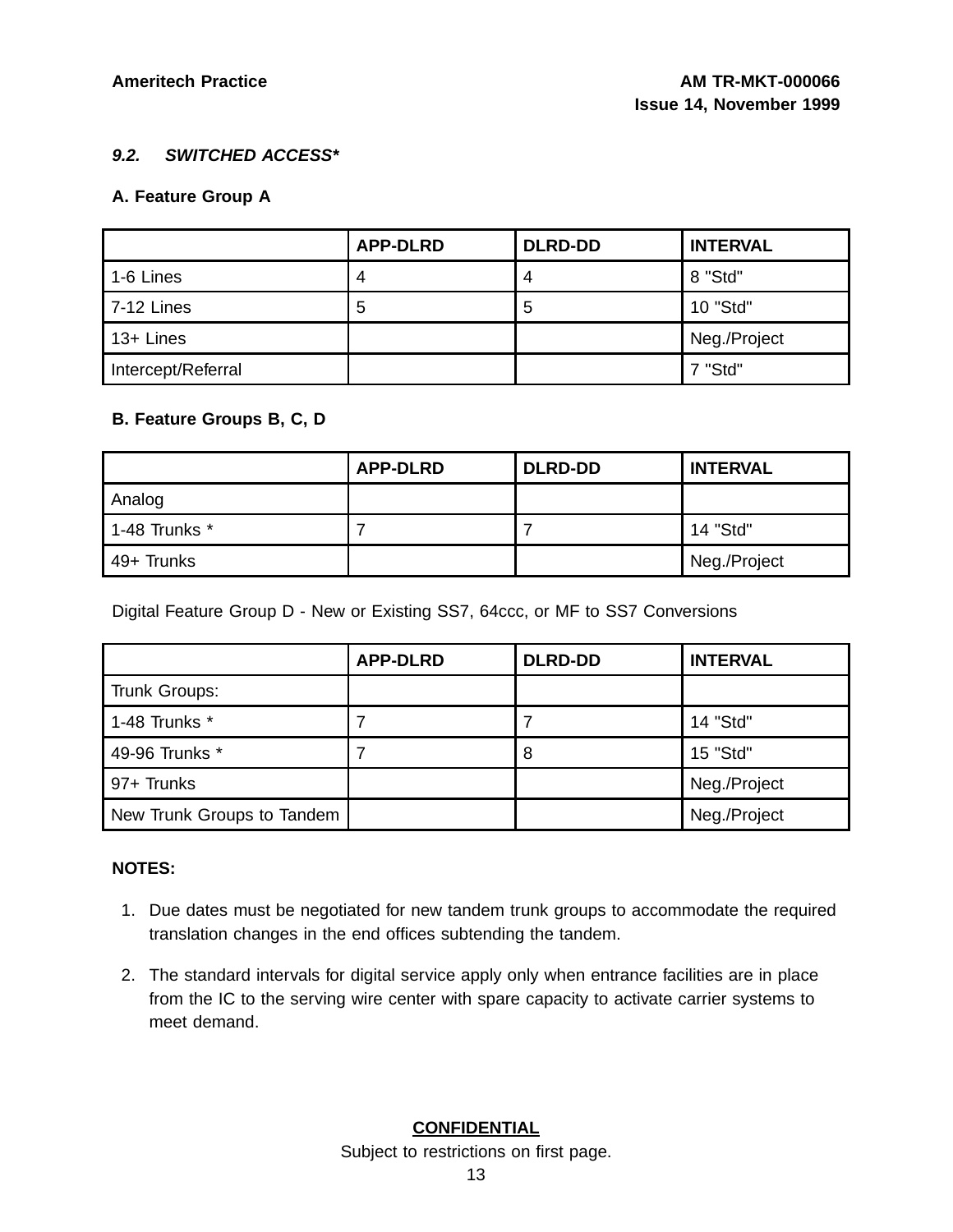- 3. Local Transport Restructure (LTR) intervals will be driven by the associated trunks ordered. The associated digital facility will carry a due date three (3) days prior to the due date of the trunks.
- 4. \* Any size Trunk Group involving re-use of facilities is "Neg./Project.

### **C. 500 and 900 NXX Access Codes**

|               | <b>APP-DLRD</b> | <b>DLRD-DD</b> | <b>INTERVAL</b> |
|---------------|-----------------|----------------|-----------------|
| 1-4 NXX Codes | $10^{**}$       | 10             | 20              |
| 5-9 NXX Codes | 10              | 20             | 30              |
| 10+ NXX Codes |                 | -              | Neg./Project    |

(\*\* indicates business days)

### **D. Inside Moves (All Services), Same as New Service**

FGS and T (for type 2 wireless access) intervals and parameters mirror those outlined in this section for FGD.

### **E. Disconnect**

|                        | <b>APP-DLRD</b> | <b>DLRD-DD</b> | <b>INTERVAL</b> |
|------------------------|-----------------|----------------|-----------------|
| Feature Group A        |                 |                |                 |
| $1-24$ Lines           |                 |                | 7 "Std"         |
| 25+ Lines              |                 |                | Neg./Project    |
| Feature Groups B, C, D |                 |                |                 |
| 1-48 Trunks            |                 |                | 10 "Std"        |
| 49+ Trunks             |                 |                | Neg./Project    |

### **F. All Other Services, Negotiated**

### **9.3. AMERITECH PACKET SWITCHED NETWORK (APSN)**

**A. Analog Access to APSN**

**CONFIDENTIAL**